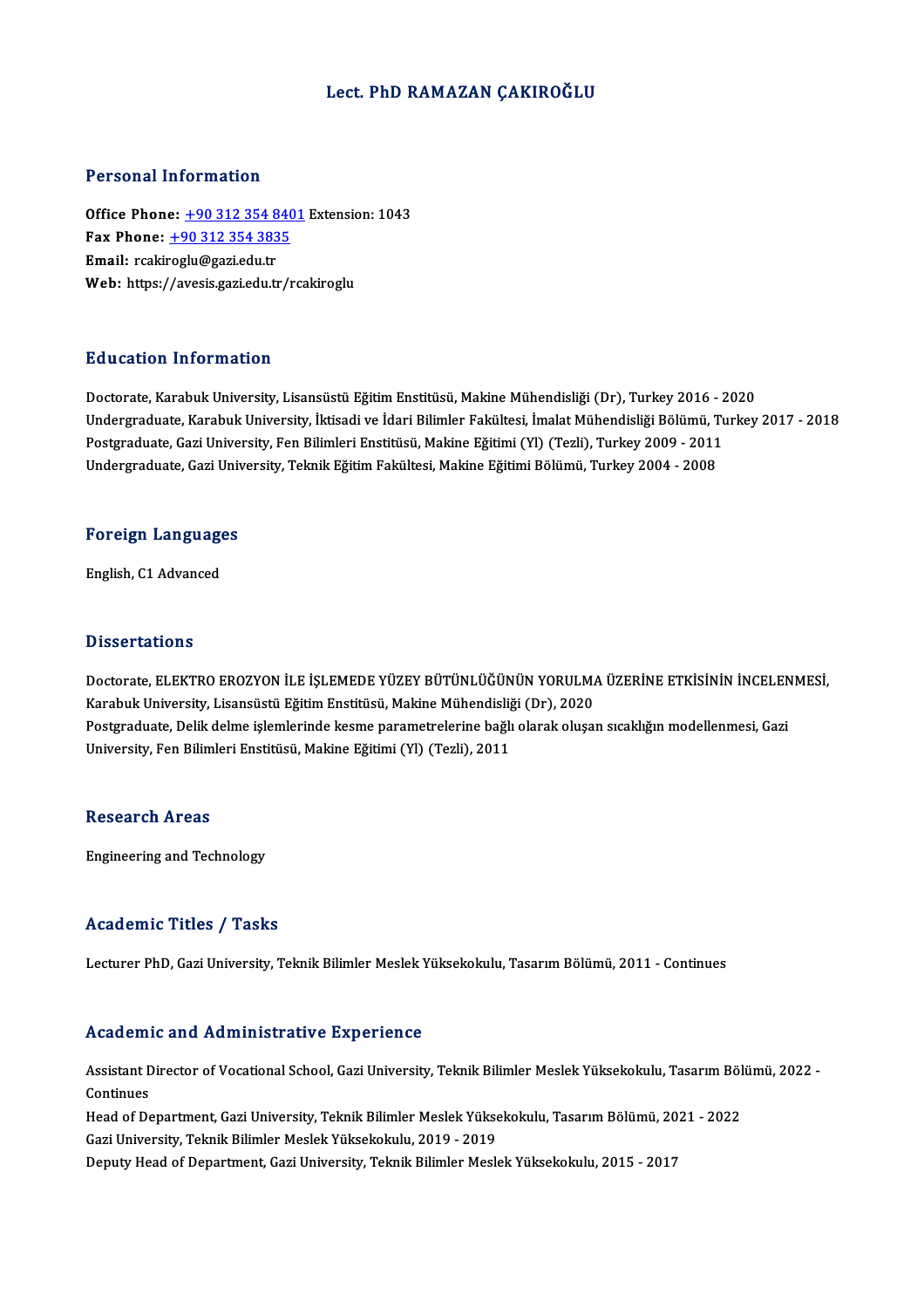#### Courses

Courses<br>Bilgisayar Destekli Tasarım-I, Associate Degree, 2021 - 2022<br>MAKİNE ELEMANLARL 1 Undergraduate 2021, 2022 SSATSSS<br>Bilgisayar Destekli Tasarım-I, Associate Degree, 2021 - 2022<br>MAKİNE ELEMANLARI-1, Undergraduate, 2021 - 2022<br>Ontimiresyon Telmikleri, Undergraduate, 2021 - 2022 Bilgisayar Destekli Tasarım-I, Associate Degree, 2021 -<br>MAKİNE ELEMANLARI-1, Undergraduate, 2021 - 2022<br>Optimizasyon Teknikleri, Undergraduate, 2021 - 2022<br>Makine Elemanları I. Undergraduate, 2021 - 2022 MAKİNE ELEMANLARI-1, Undergraduate, 2021 - 2022<br>Optimizasyon Teknikleri, Undergraduate, 2021 - 2022<br>Makine Elemanları-I, Undergraduate, 2021 - 2022

## Articles Published in Journals That Entered SCI, SSCI and AHCI Indexes

- rticles Published in Journals That Entered SCI, SSCI and AHCI Indexes<br>I. Analysis of surface roughness and energy consumption in turning of C17500 copper alloy under<br>different mechining environments and medellings with res different machining environments and energy consumption in turning of C17500 copy<br>different machining environments and modellings with response surface method different machining environments and modellings with response surface method CAKIROĞLUR., GÜNAY M. different machining environments and modellings with response surface method<br>ÇAKIROĞLU R., GÜNAY M.<br>PROCEEDINGS OF THE INSTITUTION OF MECHANICAL ENGINEERS PART E-JOURNAL OF PROCESS MECHANICAL<br>ENCINEEPING 2022 (Journal Indo CAKIROĞLU R., GÜNAY M.<br>PROCEEDINGS OF THE INSTITUTION OF MECH<br>ENGINEERING, 2022 (Journal Indexed in SCI)<br>Ontimination of molting time of solar the PROCEEDINGS OF THE INSTITUTION OF MECHANICAL ENGINEERS PART E-JOURNAL OF PROCESS MECHAI<br>ENGINEERING, 2022 (Journal Indexed in SCI)<br>II. Optimization of melting time of solar thermal energy storage unit containing spring typ
- ENGINEERING, 2022 (Journal Indexed in SCI)<br>Optimization of melting time of solar thermal energy storage<br>transfer enhancer by Taguchi based grey relational analysis<br>Cinici Q K, Canh M E, CAKIRQČI U R, ACIR A Optimization of melting time of solar therm<br>transfer enhancer by Taguchi based grey<br>CiNiCi O.K., Canlı M.E., CAKIROĞLUR., ACIR A. transfer enhancer by Taguchi based grey relational analysis<br>ÇİNİCİ O. K. , Canlı M. E. , ÇAKIROĞLU R., ACIR A.<br>Journal of Energy Storage, vol.47, 2022 (Journal Indexed in SCI Expanded)<br>Mashinability Analysis of Insenal 718 CiNiCi O. K. , Canlı M. E. , ÇAKIROĞLU R., ACIR A.<br>Journal of Energy Storage, vol.47, 2022 (Journal Indexed in SCI Expanded)<br>III. Machinability Analysis of Inconel 718 Superalloy with AlTiN-Coated Carbide Tool Under Di
- **Journal of Energy Storag<br>Machinability Analysis<br>Cutting Environments<br>CAKIBOČLILB** Machinability<br>Cutting Envir<br>ÇAKIROĞLU R.<br>ARARIAN IQUR Cutting Environments<br>ÇAKIROĞLU R.<br>ARABIAN JOURNAL FOR SCIENCE AND ENGINEERING, 2021 (Journal Indexed in SCI)<br>Comprehensive analysis of material removal rate, tool wear and surface ro
- CAKIROĞLU R.<br>ARABIAN JOURNAL FOR SCIENCE AND ENGINEERING, 2021 (Journal Indexed in SCI)<br>IV. Comprehensive analysis of material removal rate, tool wear and surface roughness in electrical<br>discharge turning of L2 tool steel ARABIAN JOURNAL FOR SCIENCE AND<br>Comprehensive analysis of materi<br>discharge turning of L2 tool steel<br>CAKIBOČLU B\_CÜNAY M ÇAKIROĞLUR.,GÜNAYM. discharge turning of L2 tool steel<br>ÇAKIROĞLU R., GÜNAY M.<br>JOURNAL OF MATERIALS RESEARCH AND TECHNOLOGY-JMR&T, vol.9, no.4, pp.7305-7317, 2020 (Journal Indexed<br>in SCD CAKIRO<br>JOURNA<br>in SCI)<br>Evnori JOURNAL OF MATERIALS RESEARCH AND TECHNOLOGY-JMR&T, vol.9, no.4, pp.7305-7317, 2020 (Journal Indexe<br>in SCI)<br>V. Experimental study on the 3D-printed plastic parts and predicting the mechanical properties using<br>ortificial po
- in SCI)<br>Experimental study on the<br>artificial neural networks<br>BAVRAKTAR Ö, UZUN C, CAK artificial neural networks<br>BAYRAKTAR Ö., UZUN G., ÇAKIROĞLU R., GÜLDAŞ A. artificial neural networks<br>BAYRAKTAR Ö., UZUN G., ÇAKIROĞLU R., GÜLDAŞ A.<br>POLYMERS FOR ADVANCED TECHNOLOGIES, vol.28, no.8, pp.1044-1051, 2017 (Journal Indexed in SCI)<br>Porometris entimization of anergy and evengy enelyses

BAYRAKTAR Ö., UZUN G., ÇAKIROĞLU R., GÜLDAŞ A.<br>POLYMERS FOR ADVANCED TECHNOLOGIES, vol.28, no.8, pp.1044-1051, 2017 (Journal Indexed in SCI)<br>VI. Parametric optimization of energy and exergy analyses of a novel solar air he POLYMERS FOR ADV.<br>Parametric optimiz<br>relational analysis VI. Parametric optimization of energy and exergy analyses of a novel solar air heater with grey relational analysis<br>relational analysis<br>ACIR A., Canli M. E. , ATA İ., ÇAKIROĞLU R.

relational analysis<br>ACIR A., Canli M. E. , ATA İ., ÇAKIROĞLU R.<br>APPLIED THERMAL ENGINEERING, vol.122, pp.330-338, 2017 (Journal Indexed in SCI)<br>Ontimiration of sutting parameters on drill bit temperature in drilling by Teg

VII. Optimization of cutting parameters on drill bit temperature in drilling by Taguchi method CAKIROĞLU R., ACIR A. APPLIED THERMAL EN<br>Optimization of cutti<br>ÇAKIROĞLUR., ACIR A.<br>MEASUPEMENT vol 46

MEASUREMENT, vol.46, no.9, pp.3525-3531, 2013 (Journal Indexed in SCI)

### Articles Published in Other Journals

I. Investigation of Workpiece and Tool Surface Quality in Electro Discharge Machining of Al 5083 Alloy<br>I. Investigation of Workpiece and Tool Surface Quality in Electro Discharge Machining of Al 5083 Alloy Investigation of Workpiece and T<br>Produced by Powder Metallurgy Produced by Powder Metallurgy<br>Çakıroğlu R., Işık A. T. Produced by Powder Metallurgy<br>Çakıroğlu R., Işık A. T.<br>İmalat Teknolojileri ve Uygulamaları (MATECA), vol.3, no.1, pp.47-58, 2022 (Other Refereed National Journals)<br>Investigation of The Effects of Processing Peremeters on

Cakıroğlu R., Işık A. T.<br>Imalat Teknolojileri ve Uygulamaları (MATECA), vol.3, no.1, pp.47-58, 2022 (Other Refereed National Journals)<br>II. Investigation of The Effects of Processing Parameters on Measuring Accuracy in Elec İmalat Teknolojileri ve Uygulamal<br>Investigation of The Effects o<br>Machining of Ti-6Al-4V Alloy<br>Celureğlu P II. Investigation of The Effects of Processing Parameters on Measuring Accuracy in Electro Erosion<br>Machining of Ti-6Al-4V Alloy<br>Cakıroğlu R.

Gazi Üniversitesi Fen Bilimleri Dergisi Part C: Tasarım ve Teknoloji, vol.10, no.1, pp.76-84, 2022 (National Refreed University Journal)

III. Yüksek İlerleme ile Frezeleme İşlemi Esnasında Oluşan Kesme Kuvvetinin ve İş Parçası Yüzey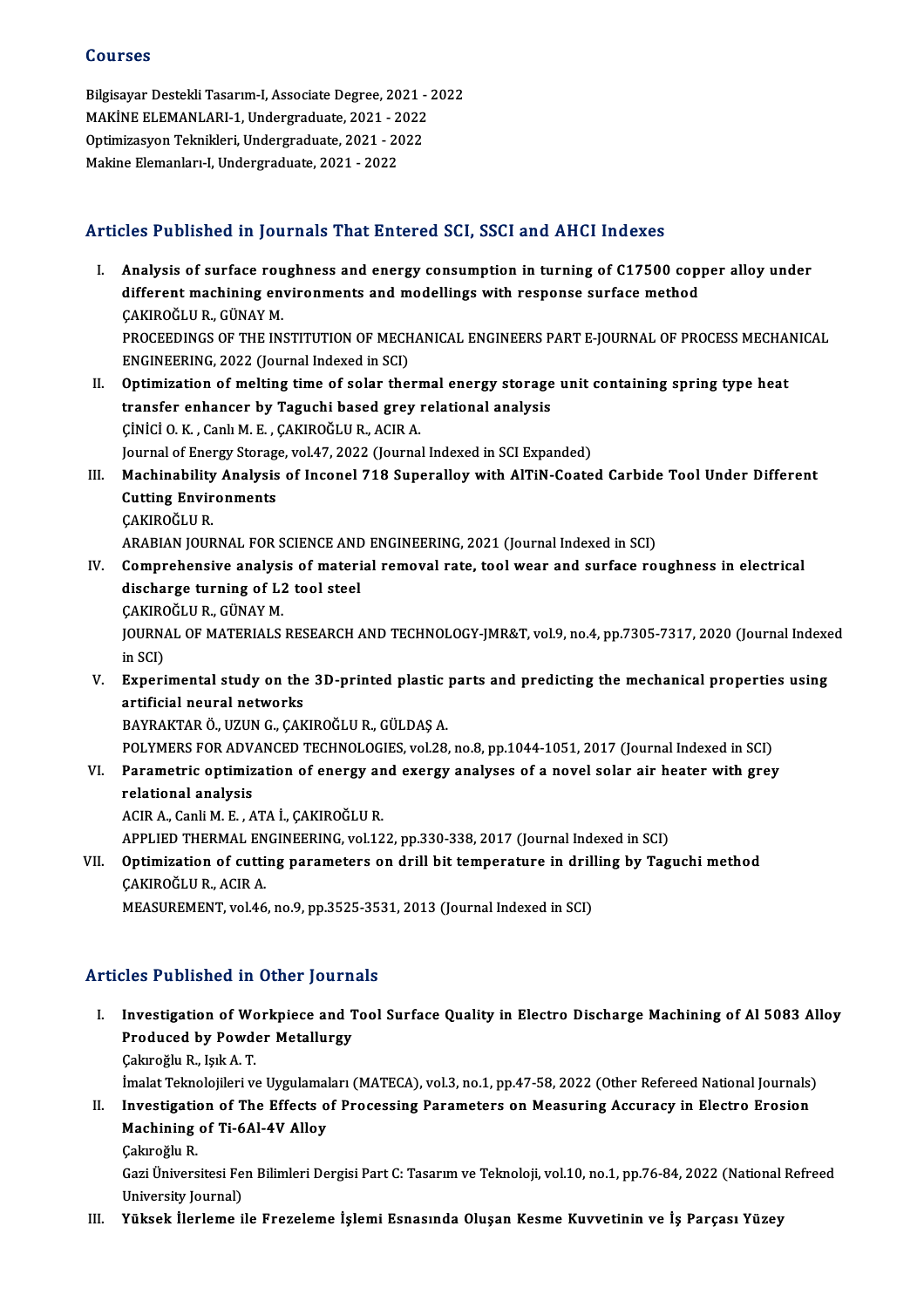Pürüzlülüğünün Yapay Sinir Ağları ile Modellenmesi<br>SAKIROĞULP, HZIM C Pürüzlülüğünün Yapa<br>ÇAKIROĞLU R., UZUN G.<br>Çeri Mühandialil: Bilimle Pürüzlülüğünün Yapay Sinir Ağları ile Modellenmesi<br>ÇAKIROĞLU R., UZUN G.<br>Gazi Mühendislik Bilimleri Dergisi, vol.7, no.1, pp.58-66, 2021 (Other Refereed National Journals)<br>Flaktro Enewyanla Tornalama Vöntemiyle İslanan Sež

# ÇAKIROĞLU R., UZUN G.<br>IV. Elektro Erozyonla Tornalama Yöntemiyle İşlenen Soğuk İş Takım Çeliğinin Yorulma Ömrünün<br>Tehmini Gazi Müh<br><mark>Elektro</mark> I<br>Tahmini<br>Gakroğlu El<mark>ektro Erozyonla T</mark><br>Tahmini<br>Çakıroğlu R., Günay M.<br>Politalmik Dergisi vel

Tahmini<br>Çakıroğlu R., Günay M.<br>Politeknik Dergisi, vol.24, no.2, pp.495-502, 2021 (Journal Indexed in ESCI)<br>Vüksek İlerlemeli Eregeleme İsleminde İslanebilirlik Peremetreleri

Çakıroğlu R., Günay M.<br>Politeknik Dergisi, vol.24, no.2, pp.495-502, 2021 (Journal Indexed in ESCI)<br>V. Yüksek İlerlemeli Frezeleme İşleminde İşlenebilirlik Parametrelerinin İncelenmesi<br>UZUN G., CAKIROĞLU R. Politeknik Dergisi, vol.24<br>Yüksek İlerlemeli Fre<br>UZUN G., ÇAKIROĞLU R.<br>İmalat Talmalajileri ve I Yüksek İlerlemeli Frezeleme İşleminde İşlenebilirlik Parametrelerinin İncelenmesi<br>UZUN G., ÇAKIROĞLU R.<br>İmalat Teknolojileri ve Uygulamaları, vol.1, no.1, pp.34-41, 2020 (Refereed Journals of Other Institutions)<br>Ontimirati

# UZUN G., ÇAKIROĞLU R.<br>İmalat Teknolojileri ve Uygulamaları, vol.1, no.1, pp.34-41, 2020 (Refereed Journals of Other Institutions)<br>VI. Optimization of Cutting Parameters in Hard Turning of AISI H10A Steel under Minimum İmalat Teknol<br>Optimization<br>Lubrication<br>CÜNAV M. DE Optimization of Cutting Parameters in Hard Tur<br>Lubrication<br>GÜNAY M., DEMİR H., KORKMAZ M. E. , ÇAKIROĞLU R.<br>European Journal of Engineering and Netural Sciences

Lubrication<br>GÜNAY M., DEMİR H., KORKMAZ M. E. , ÇAKIROĞLU R.<br>European Journal of Engineering and Natural Sciences, vol.3, no.2, pp.157-164, 2019 (Refereed Journals of Other GÜNAY M., D<br>European Jou<br>Institutions)<br>Ontimizatio European Journal of Engineering and Natural Sciences, vol.3, no.2, pp.157-164, 2019 (Refereed Journals of Oth<br>Institutions)<br>VII. Optimization of Tensile Strength of Titanium Plates Jointed Resistance Spot Welding with Tagu

Institutio<br>Optimiza<br>Method<br><sup>Vidinim M</sup> Optimization of Tensile Strength of Titanium Plates Jointed Resistance<br>Method<br>Yidirim M. S. , KAYA Y., ÇAKIROĞLU R., GÜLENÇ B., KAHRAMAN N., DURGUTLU A.<br>JOUPNAL OF POLYTECHNIC POLITEKNIK DEPCISL val 32 no 3 np 567 573 2011

Method<br>Yidirim M. S. , KAYA Y., ÇAKIROĞLU R., GÜLENÇ B., KAHRAMAN N., DURGUTLU A.<br>JOURNAL OF POLYTECHNIC-POLITEKNIK DERGISI, vol.22, no.3, pp.567-573, 2019 (Journal Indexed in ESCI)

- Vidirim M. S. , KAYA Y., ÇAKIROĞLU R., GÜLENÇ B., KAHRAMAN N., DURGUTLU A.<br>JOURNAL OF POLYTECHNIC-POLITEKNIK DERGISI, vol.22, no.3, pp.567-573, 2019 (Journal Indexed in ESCI)<br>VIII. Nokta direnç kaynağı ile birleştirilen ti **JOURNAL OF POLYTECHNIC-P<br>Nokta direnç kaynağı ile b<br>metoduyla optimizasyonu**<br>VILDIPIM M S - KAYA V *CAK* Nokta direnç kaynağı ile birleştirilen titanyumlevhaların çekme-makaslan<br>metoduyla optimizasyonu<br>YILDIRIM M. S., KAYA Y., ÇAKIROĞLU R., GÜLENÇ B., KAHRAMAN N., DURGUTLU A.<br>JOUPNAL ef POLYTECHNIC vol 22, no.2, np 567,572,20
	-

metoduyla optimizasyonu<br>YILDIRIM M. S. , KAYA Y., ÇAKIROĞLU R., GÜLENÇ B., KAHRAMAN N., DURGUTLU A.<br>JOURNAL of POLYTECHNIC, vol.22, no.2, pp.567-573, 2019 (Refereed Journals of Other Institutions)<br>Al2014 Alüminyum Alasımın

YILDIRIM M. S., KAYA Y., ÇAKIROĞLU R., GÜLENÇ B., KAHRAMAN N., DURGUTLU A.<br>JOURNAL of POLYTECHNIC, vol.22, no.2, pp.567-573, 2019 (Refereed Journals of Other Institutions)<br>IX. Al2014 Alüminyum Alaşımının Delinmesinde İtme JOURNAL of POLYTECHNIC, vol.22, no.2, pp.567-573, 2019 (Referentle 110)<br>Al2014 Alüminyum Alaşımının Delinmesinde İtme Kuvvet<br>KORKMAZ M. E. , ÇAKIROĞLU R., YAŞAR N., ÖZMEN R., GÜNAY M.<br>El Cazari Journal of Science and Engin Al2014 Alüminyum Alaşımının Delinmesinde İtme Kuvvetinin Sonlu Elemanlar Yöntemi İle Analizi<br>KORKMAZ M. E. , ÇAKIROĞLU R., YAŞAR N., ÖZMEN R., GÜNAY M.<br>El-Cezeri Journal of Science and Engineering, vol.6, no.1, pp.193-199, KORKMAZ M. E. , ÇAKIROĞLU R., YAŞAR N., ÖZMEN R., GÜNAY M.<br>El-Cezeri Journal of Science and Engineering, vol.6, no.1, pp.193-199, 2019 (Other Refereed National Journals)<br>X. Delme İşlemlerinde Meydana Gelen Kesme Bölges

El-Cezeri Journal of Science and Engin<br>Delme İşlemlerinde Meydana Gele<br>Ağları Kullanılarak Modellenmesi<br>CAKIROĞLU B. YAĞMIR S. ACIR A. SI Delme İşlemlerinde Meydana Gelen Kesr<br>Ağları Kullanılarak Modellenmesi<br>ÇAKIROĞLU R., YAĞMUR S., ACIR A., ŞEKER U.<br>Pelitelmik Dergisi vel 30 no 3 nn 323 340 36 Ağları Kullanılarak Modellenmesi<br>ÇAKIROĞLU R., YAĞMUR S., ACIR A., ŞEKER U.<br>Politeknik Dergisi, vol.20, no.2, pp.333-340, 2017 (Other Refereed National Journals)

XI. AISI 1050 Çeliğinin Delinmesinde İtme Kuvvetinin Taguchi Metodu ile Optimizasyonu Politeknik Dergisi, vol.20, no.2, pp.333-340, 20<br>AISI 1050 Çeliğinin Delinmesinde İtme K<br>YAĞMUR S., ÇAKIROĞLU R., ACIR A., ŞEKER U.<br>Cari Üniversitesi Fen Bilimleri Dergisi Bartı C. YAĞMUR S., ÇAKIR<br>Gazi Üniversitesi Fe<br>National Journals)<br>Al2014 MALZEM

Gazi Üniversitesi Fen Bilimleri Dergisi Part: C Tasarım ve Teknoloji, vol.5, no.2, pp.241-246, 2017 (Other Refereed<br>National Journals) Gazi Üniversitesi Fen Bilimleri Dergisi Part: C Tasarım ve Teknoloji, vol.5, no.2, pp.241-246, 2017 (Other R<br>National Journals)<br>XII. Al2014 MALZEMESİNİN DELİNMESİNDE TAKIM TALAŞ ARA YÜZEY SICAKLIKLARI VE KESME<br>KUVVETİN

National Journals)<br>Al2014 MALZEMESİNİN DELİNMESİNDE TAKIM TALAŞ<br>KUVVETİNİN TAGUCHI METODU İLE OPTİMİZASYONU<br>GAKIROĞLU B. ACIBA Al<mark>2014 MALZEMESİ</mark>N<br>KUVVETİNİN TAGUC!<br>ÇAKIROĞLU R., ACIR A.<br>Makine Taknalajileri Fl. KUVVETİNİN TAGUCHI METODU İLE OPTİMİZASYONU<br>ÇAKIROĞLU R., ACIR A.<br>Makine Teknolojileri Elektronik Dergisi, 2013 (Other Refereed National Journals)

## Refereed Congress / Symposium Publications in Proceedings

efereed Congress / Symposium Publications in Proceedings<br>I. INCONEL 600 ALAŞIMININ TORNALANMASINDA OLUŞAN YÜZEY PÜRÜZLÜLÜK KRİTERLERİNİN<br>ANALİZİ INCONEL<br>ANALİZİ<br>Celtreğlu I<mark>NCONEL 6</mark><br>ANALİZİ<br>Çakıroğlu R.<br>7. III IISLAR.

**ANALİZİ**<br>Çakıroğlu R.<br>7. ULUSLARARASI 19 MAYIS YENİLİKÇİ BİLİMSEL YAKLAŞIMLAR KONGRESİ, Samsun, Turkey, 19 - 20 May 2022,<br>PR 866,876 Cakiroğlu R<mark>.</mark><br>7. ULUSLAR.<br>pp.866-876<br>INVESTICA 7. ULUSLARARASI 19 MAYIS YENİLİKÇİ BİLİMSEL YAKLAŞIMLAR KONGRESİ, Samsun, Turkey, 19 - 20 M<br>pp.866-876<br>II. INVESTIGATION OF SURFACE ROUGHNESS IN ELECTRO EROSION PROCESSING OF CERAMIC<br>MATERIAL

pp.866-876<br>INVESTIGA<br>MATERIAL<br>Celureğlu P INVESTIGATION OF SURFACI<br>MATERIAL<br>Çakıroğlu R., Günay M., Işık A. T.<br>International Eurossia Constass

MATERIAL<br>Çakıroğlu R., Günay M., Işık A. T.<br>International Euroasia Congress on Scientific Researches and Recent Trends-IX , Antalya, Turkey, 18 - 20 February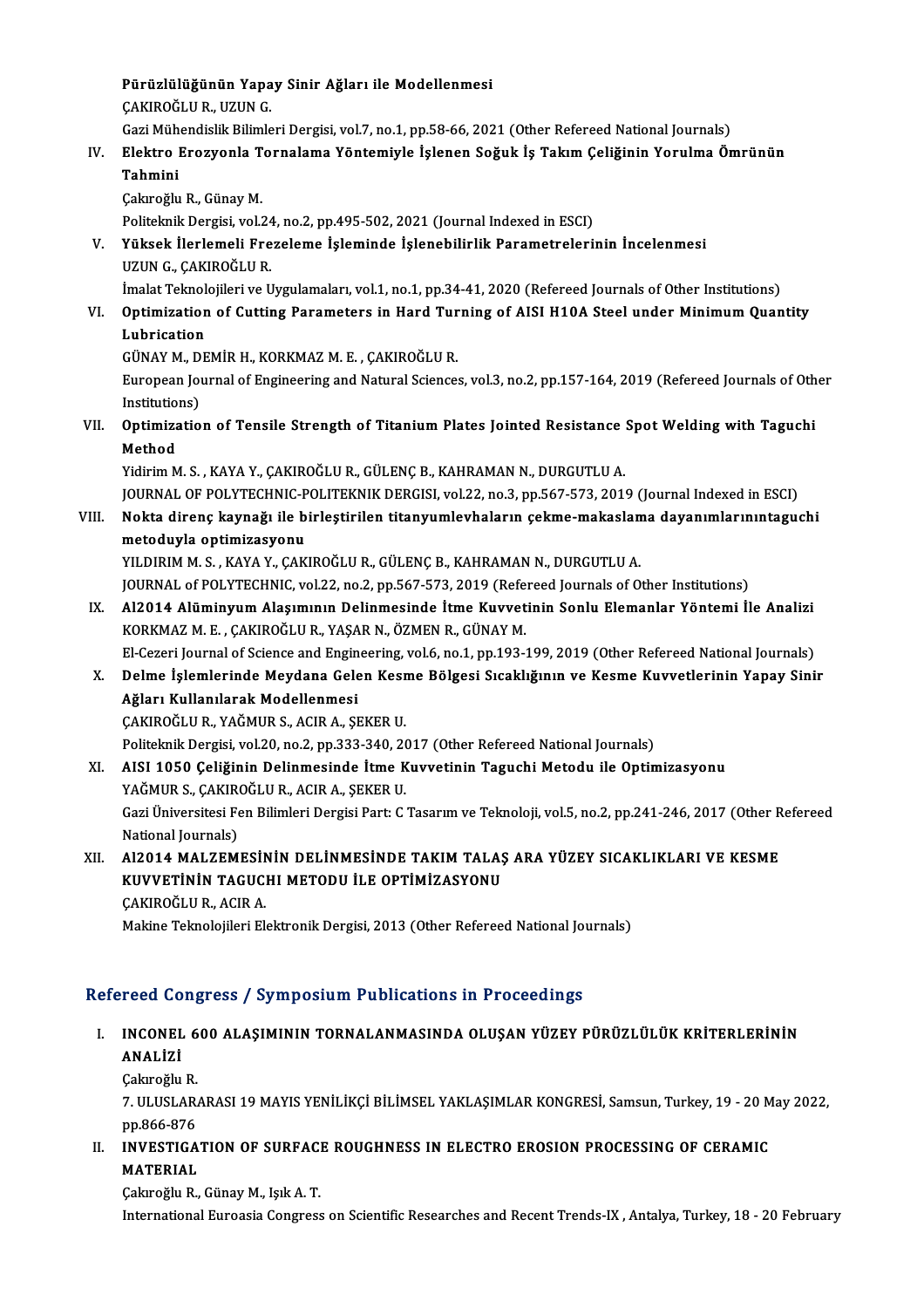2022, pp.476-486<br>2022, pp.476-486<br>sep a wiy MAI 75

## III. SERAMİK MALZEMENİN ELEKTRO EROZYON ILE IŞLENMESINDE TALAŞ KALDIRMA MİKTARININ<br>İNCELENMESI 2022, pp.476-48<br>SERAMİK MAL<br>İNCELENMESİ

IşıkA.T. ,ÇakıroğluR.,GünayM.

İNCELENMESİ<br>Işık A. T. , Çakıroğlu R., Günay M.<br>3. ULUSLARARASI TÜRK DÜNYASI MÜHENDİSLİK VE FEN BİLİMLERİ KONGRESİ BİLDİRİLERİ, Ankara, Turkey, 22 -<br>24 Ostabar 2021, PR 457,464 Işık A. T. , Çakıroğlu R., Günay l<br>3. ULUSLARARASI TÜRK DÜNY<br>24 October 2021, pp.457-464<br>Programlanabilir. Lajik Kor 3. ULUSLARARASI TÜRK DÜNYASI MÜHENDİSLİK VE FEN BİLİMLERİ KONGRESİ BİLDİRİLERİ, Ankara, Turkey, 22<br>24 October 2021, pp.457-464<br>IV. Programlanabilir Lojik Kontrolörlü (PLC) Dönel Eğilmeli Yorulma Test Cihazının Tasarımı

24 October 2021, pp.457-464<br><mark>Programlanabilir Lojik Kontrolörlü (PLC)</mark> I<br>ÇAKIROĞLU R., kızıldere m., ÖZDEN S., GÜNAY M.<br>2. Uluslarares: Türk Dünyası Mühandislik ve Fen Programlanabilir Lojik Kontrolörlü (PLC) Dönel Eğilmeli Yorulma Test Cihazın<br>ÇAKIROĞLU R., kızıldere m., ÖZDEN S., GÜNAY M.<br>2. Uluslararası Türk Dünyası Mühendislik ve Fen Bilimleri Kongresi, 7 - 10 October 2019<br>TEL EROZYO

ÇAKIROĞLU R., kızıldere m., ÖZDEN S., GÜNAY M.<br>2. Uluslararası Türk Dünyası Mühendislik ve Fen Bilimleri Kongresi, 7 - 10 October 2019<br>1. TEL EROZYON YÖNTEMİYLE İŞLEME ÜZERİNE BİR ARAŞTIRMA AN INVESTIGATION ON WIRE<br>1. EL E 2. Uluslararası Türk Dünyası Mühendislik ve Fen Bilimleri Kongresi, 7 - 10 October 2019<br>TEL EROZYON YÖNTEMİYLE İŞLEME ÜZERİNE BİR ARAŞTIRMA AN INVESTIGA'<br>ELECTRICAL DISCHARGE MACHINING (WEDM)<br>SİYAMBAS Y., CAKIROĞLU R., TUR TEL EROZYON YÖNTEMİYLE İŞLEME<br>ELECTRICAL DISCHARGE MACHININ<br>SİYAMBAŞ Y., ÇAKIROĞLU R., TURGUT Y.<br>2. Türk Dünyası Mühandislikya Ean Bilin

2. Türk Dünyası Mühendislik ve Fen Bilimleri Kongresi, 7 - 10 October 2019

SİYAMBAŞ Y., ÇAKIROĞLU R., TURGUT Y.<br>2. Türk Dünyası Mühendislik ve Fen Bilimleri Kongresi, 7 - 10 October 2019<br>VI. – TAKIM ÇELİĞİNİN ELEKTRO EROZYON İLE TORNALANMASINDA TALAŞ KALDIRMA HIZI VE YÜZEY<br>PÜPÜZLÜLÜĞÜ ANALİZI 2. Türk Dünyası Mühendisli<br>TAKIM ÇELİĞİNİN ELEKT<br>PÜRÜZLÜLÜĞÜ ANALİZİ<br>CAKIROĞLU B. CÜNAY M TAKIM ÇELİĞİNİN ELEI<br>PÜRÜZLÜLÜĞÜ ANALİZ<br>ÇAKIROĞLU R., GÜNAY M.<br>10. Uluslararaz Talaslı İm PÜRÜZLÜLÜĞÜ ANALİZİ<br>ÇAKIROĞLU R., GÜNAY M.<br>10. Uluslararası Talaşlı İmalat Sempozyumu (UTİS), 07 October 2019<br>Paslanmaz Coliğin Lararla Dalinmasında Yüzey Bürüzlüğü İsir

ÇAKIROĞLU R., GÜNAY M.<br>10. Uluslararası Talaşlı İmalat Sempozyumu (UTİS), 07 October 2019<br>VII. Paslanmaz Çeliğin Lazerle Delinmesinde Yüzey Pürüzlüğü İçin İşleme Parametrelerinin<br>Optimizasyonu 10. Uluslararası <mark>T</mark><br>Paslanmaz Çeliğ<br>Optimizasyonu<br><sup>umun h</sup> GAKIBOČ Optimizasyonu<br>uzun h., ÇAKIROĞLU R., UZUN G., GÜNAY M.<br>International Conferences on Science and TechnologyICONST 2019, 26 - 30 August 2019<br>Optimization of Cutter Tool Chin Angle and Cutting Perameters on Cutting Tem

uzun h., ÇAKIROĞLU R., UZUN G., GÜNAY M.

VIII. Optimization of Cutter Tool Chip Angle and Cutting Parameters on Cutting Temperature in Turning<br>UZUN G., CAKIROĞLU R., MAVİ A. International Conferences on Science<br>**Optimization of Cutter Tool C**<br>UZUN G., ÇAKIROĞLU R., MAVİ A. Optimization of Cutter Tool Chip Angle and Cutting Parameters on Cutting Tem<br>UZUN G., ÇAKIROĞLU R., MAVİ A.<br>International Conferences on Science and TechnologyICONST 2019, 26 - 30 August 2019<br>AISL 420 Boslanmar Coliğinin E

## UZUN G., ÇAKIROĞLU R., MAVİ A.<br>International Conferences on Science and TechnologyICONST 2019, 26 - 30 August 2019<br>IX. AISI 430 Paslanmaz Çeliğinin Elektro Erozyon Yöntemi ile İşlenebilirliğinin Deneysel Olarak<br>İncelen International<br>AISI 430 Pas<br>Incelenmesi<br>ABATO CAKI AISI 430 Paslanmaz Çeliğinin Elektro Erozyon<br>İncelenmesi<br>ARAT O., ÇAKIROĞLU R., ÖZERKAN H. B. , GÜNAY M.<br>Uluslararası Fan Mühandislik ve Mimarlık Bilimlerin **İncelenmesi**<br>ARAT O., ÇAKIROĞLU R., ÖZERKAN H. B. , GÜNAY M.<br>Uluslararası Fen, Mühendislik ve Mimarlık Bilimlerinde Akademik Çalışmalar Sempozyumu, Ankara, Turkey, 13 - 15

June 2019, pp.540-547 Uluslararası Fen, Mühendislik ve Mimarlık Bilimlerinde Akademik Çalışmalar Sempozyumu, Ank<br>June 2019, pp.540-547<br>X. Profil Tornalama İşleminde Yüzey Pürüzlülüğünün Optimizasyonu ve Modellenmesi<br>KIZU DEREM, GAKIROĞLU R. GÜN

June 2019, pp.540-547<br><mark>Profil Tornalama İşleminde Yüzey Pi</mark><br>KIZILDERE M., ÇAKIROĞLU R., GÜNAY M.<br>Uluslararası Fen Mühandislik ve Mimarlı Profil Tornalama İşleminde Yüzey Pürüzlülüğünün Optimizasyonu ve Modellenmesi<br>KIZILDERE M., ÇAKIROĞLU R., GÜNAY M.<br>Uluslararası Fen, Mühendislik ve Mimarlık Bilimlerinde Akademik Çalışmalar Sempozyumu, 13 - 15 June 2019<br>Fi

KIZILDERE M., ÇAKIROĞLU R., GÜNAY M.<br>Uluslararası Fen, Mühendislik ve Mimarlık Bilimlerinde Akademik Çalışmalar Sempozyun<br>XI. Finite Element Analysis of Thrust Force in Drilling of Al2014 Aluminum Alloy Uluslararası Fen, Mühendislik ve Mimarlık Bilimlerinde Akademik<br>Finite Element Analysis of Thrust Force in Drilling of Al2<br>KORKMAZ M. E. , ÇAKIROĞLU R., YAŞAR N., ÖZMEN R., GÜNAY M.<br>1st International Sumnesium en Lisht All Finite Element Analysis of Thrust Force in Drilling of Al2014 Aluminum Alloy<br>KORKMAZ M. E. , ÇAKIROĞLU R., YAŞAR N., ÖZMEN R., GÜNAY M.<br>1st International Symposium on Light Alloys and Composite Materials (ISLAC'18), 22 - 2 KORKMAZ M. E. , ÇAKIROĞLU R., YAŞAR N., ÖZMEN R., GÜNAY M.<br>1st International Symposium on Light Alloys and Composite Materials (ISLAC'18), 22 - 24 March 2018<br>XII. Elektro Erozyon İle Tornalamada İşleme Parametrelerinin

# 1st Internation<br><mark>Elektro Erozy</mark><br>Araştırılması<br>CAKIPOČLU P Elektro Erozyon İle Tornalamada İşle:<br>Araştırılması<br>ÇAKIROĞLU R., ÖZERKAN H. B. , GÜNAY M.<br>V. Uluslararası Multidisinliner Calemaları S

Araştırılması<br>ÇAKIROĞLU R., ÖZERKAN H. B. , GÜNAY M.<br>V. Uluslararası Multidisipliner Çalışmaları Sempozyumu (ISMS), Ankara, Turkey, 16 - 17 November 2018, vol.2,<br>pp.345-351 CAKIROĞLU<br>V. Uluslarara<br>pp.345-351<br>AISL 4140 1 V. Uluslararası Multidisipliner Çalışmaları Sempozyumu (ISMS), Ankara, Turkey, 16 - 17 November 2018,<br>pp.345-351<br>XIII. AISI 4140 Malzemesinin Delinmesinde Oluşan İtme kuvveti ve Torkun Gri İlişkiler Analizi ile<br>Ontimizasyo

# pp.345-351<br>AISI 4140 Malz<br>Optimizasyonu<br>CAKIROČLU R. U' AISI 4140 Malzemesinin Delinmesinde<br>Optimizasyonu<br>ÇAKIROĞLU R., UZUN G., MERAL G., MAVİ A.<br>IV. III USI ARARASIMII TİDİSİRI İNER CALIS

ÇAKIROĞLU R., UZUN G., MERAL G., MAVİ A.

Optimizasyonu<br>ÇAKIROĞLU R., UZUN G., MERAL G., MAVİ A.<br>IV. ULUSLARARASIMULTİDİSİPLİNER ÇALIŞMALARI SEMPOZYUMU(ISMS), Paris, France, 26 - 27 April 2018, vol.1,<br>pp.12 IV. ULUSLARARASIMULTİDİSİPLİNER ÇALIŞMALARI SEMPOZYUMU(ISMS), Paris, France, 26 - 27 Apr<br>pp.12<br>XIV. AISI 4140 Malzemesinin Delinmesinde Oluşan Yüzey Pürüzlülüğünün Taguchi Metodu ile<br>Ortimizeyeny

# pp.12<br>AISI 4140 Malz<br>Optimizasyonu<br>MAV<sup>I</sup> A GAKIRO AISI 4140 Malzemesinin Delinmesinde<br>Optimizasyonu<br>MAVİ A., ÇAKIROĞLU R., UZUN G., MERAL G.<br>IV. III USI ARARASIMII TİDİSİDI İNER CALIS Optimizasyonu<br>MAVİ A., ÇAKIROĞLU R., UZUN G., MERAL G.<br>IV. ULUSLARARASIMULTİDİSİPLİNER ÇALIŞMALARI SEMPOZYUMU, 26 - 27 April 2018, vol.1, pp.11<br>Al2014 Alüminyum Alesumunu Dolinmesinde İtme Kuyyetinin Sanlu Elemenler Vöntem

MAVİ A., ÇAKIROĞLU R., UZUN G., MERAL G.<br>IV. ULUSLARARASIMULTİDİSİPLİNER ÇALIŞMALARI SEMPOZYUMU, 26 - 27 April 2018, vol.1, pp.11<br>XV. Al2014 Alüminyum Alaşımının Delinmesinde İtme Kuvvetinin Sonlu Elemanlar Yöntemi İle IV. ULUSLARARASIMULTİDİSİPLİNER ÇALIŞMALARI SEMPOZYU.<br>Al2014 Alüminyum Alaşımının Delinmesinde İtme Kuvvet<br>KORKMAZ M. E. , ÇAKIROĞLU R., YAŞAR N., ÖZMEN R., GÜNAY M.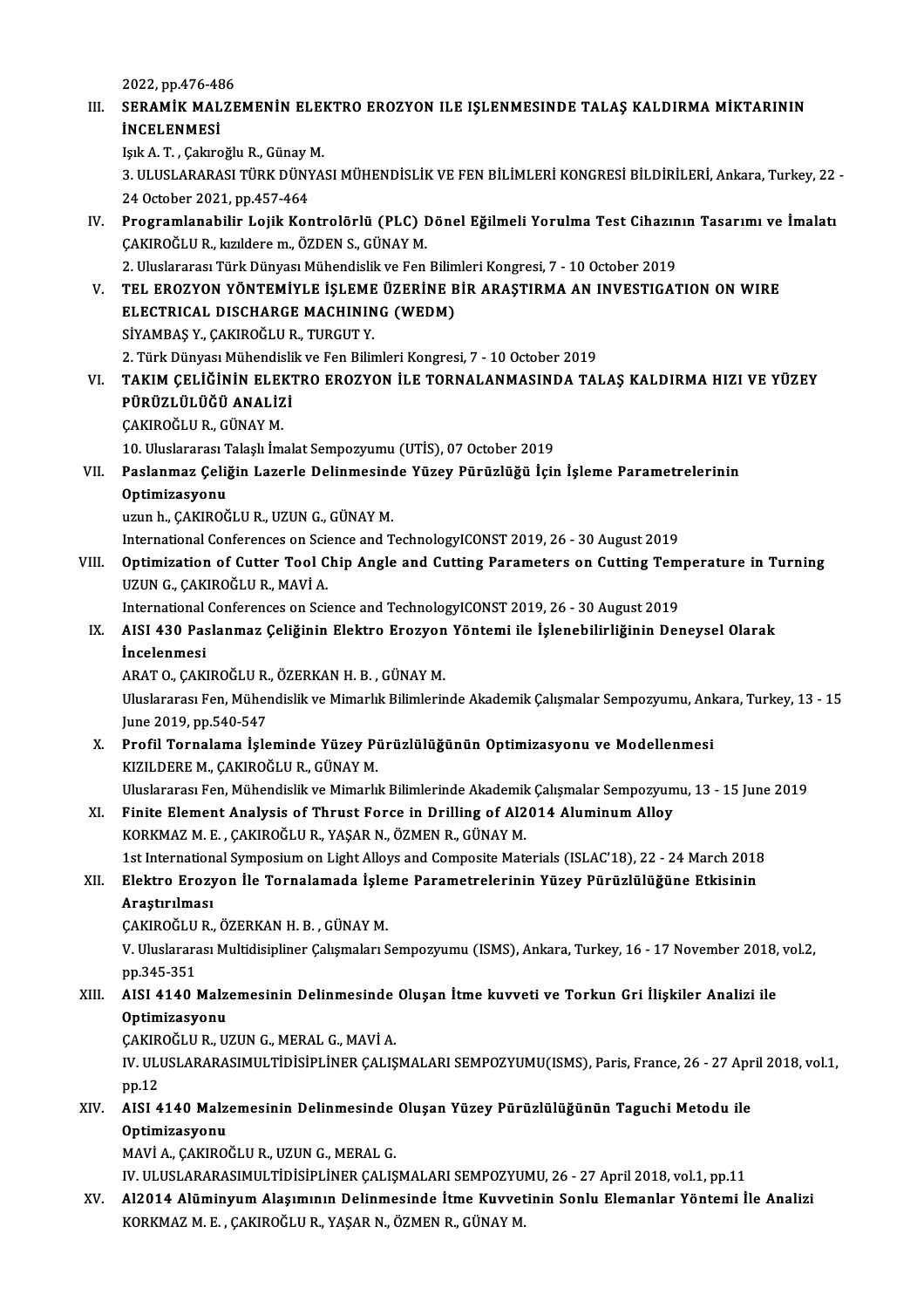1st International Symposium on Light Alloys and Composite Materials, 22 - 24 March 2018

1st International Symposium on Light Alloys and Composite Materials, 22 - 24 March 2018<br>XVI. AISI 1050 ÇELİĞİNİN DELİNMESİNDE KESMEPARAMETRELERİNİN KESME MOMENTİ<br>ÜZERİNDEKİETKİSİNİN YARAY SİNİR AĞI ARI YÖNTEMİYI E İNCELENM 1st International Symposium on Light Alloys and Composite Materials, 22 - 24 Marc<br>AISI 1050 ÇELİĞİNİN DELİNMESİNDE KESMEPARAMETRELERİNİN KESME<br>ÜZERİNDEKİETKİSİNİN YAPAY SİNİR AĞLARI YÖNTEMİYLE İNCELENMESİ<br>YAĞMUR S. CAKIROĞ AISI 1050 ÇELİĞİNİN DELİNMESİNDE KE<br>ÜZERİNDEKİETKİSİNİN YAPAY SİNİR AĞ<br>YAĞMUR S., ÇAKIROĞLU R., ACIR A., ŞEKER U.<br><sup>9th Intornational Sumnasium on Machining, A</sup> ÜZERİNDEKİETKİSİNİN YAPAY SİNİR AĞLARI YÖNTEMİYLE İNCELENMESİ<br>YAĞMUR S., ÇAKIROĞLU R., ACIR A., ŞEKER U.<br>8th International Symposium on Machining, Antalya, Turkey, 2 - 04 November 2017, pp.180-191<br>Al 2014 Malzemesinin Doli YAĞMUR S., ÇAKIROĞLU R., ACIR A., ŞEKER U.<br>8th International Symposium on Machining, Antalya, Turkey, 2 - 04 November 2017, pp.180-191<br>XVII. Al 2014 Malzemesinin Delinmesinde Meydana Gelen Çaptan Sapmanın Taguchi Metho **8th International<br>Al 2014 Malzen<br>Optimizasyonu**<br>CAKIPOČLILP V Al 2014 Malzemesinin Delinmesinde Meyd<br>Optimizasyonu<br>ÇAKIROĞLU R., YAĞMUR S., TURGUT Y., ACIR A.<br>1st International Turkish World Engineering en 1st International Turkish World Engineering and Science Congress in Antalya, Antalya, Turkey, 7 - 10 December<br>2017 CAKIR<br>1st Int<br>2017<br>Inues 1st International Turkish World Engineering and Science Congress in Antalya, Antalya, Turkey, 7 - 10 December<br>2017<br>XVIII. Investigation wiht the Artificial Neural Networks of the Effect of the Cutting Parameters in Drillin 2017<br>Investigation<br>of AISI 1050<br>vačMUPS CA Investigation wiht the Artificial Neural N<br>of AISI 1050<br>YAĞMUR S., ÇAKIROĞLU R., ACIR A., ŞEKER U.<br><sup>9th International Sumposium on Machining In</sup> of AISI 1050<br>YAĞMUR S., ÇAKIROĞLU R., ACIR A., ŞEKER U.<br>8th International Symposium on Machining International Symposium on Machining, Antalya, Turkey, 2 - 04<br>Navember 2017, np.180,191 YAĞMUR S., ÇAKIROĞLU R., AO<br>8th International Symposium<br>November 2017, pp.180-191<br>THE OPTIMIZATION OF TO 8th International Symposium on Machining International Symposium on Machining, Antalya, Turkey, 2<br>November 2017, pp.180-191<br>XIX. THE OPTIMIZATION OF TOOL WEAR OF CARBIDE END MILLS USING TAGUCHI METHOD IN November 2017, pp.180-191<br>THE OPTIMIZATION OF TOOL WEAR OF CARBIDE END MILLS USING<br>MACHINING CARBON FIBER REINFORCED COMPOSITE MATERIALS<br>VAČMUR S. CAVIS V. CAKIROČLILR, SEKER U THE OPTIMIZATION OF TOOL WEAR OF CA<br>MACHINING CARBON FIBER REINFORCED<br>YAĞMUR S., ÇAVUŞ Y., ÇAKIROĞLU R., ŞEKER U.<br><sup>2</sup>rd International Conference on Engineering el MACHINING CARBON FIBER REINFORCED COMPOSITE MATERIALS<br>YAĞMUR S., ÇAVUŞ Y., ÇAKIROĞLU R., ŞEKER U.<br>3rd International Conference on Engineering and Natural Sciences (ICENS 2017), 3 - 07 May 2017<br>Ontimination of Cutting Borom YAĞMUR S., ÇAVUŞ Y., ÇAKIROĞLU R., ŞEKER U.<br>3rd International Conference on Engineering and Natural Sciences (ICENS 2017), 3 - 07 May 2017<br>XX. Optimization of Cutting Parameters in Hard Turning of AISI H10A Steel under 3rd Internation<br>Optimization<br>Lubrication<br>DEMIP H KO Optimization of Cutting Parameters in Hard Tur<br>Lubrication<br>DEMİR H., KORKMAZ M. E. , ÇAKIROĞLU R., GÜNAY M.<br><sup>2rd International Conference on Engineering and Nati</sup> Lubrication<br>DEMİR H., KORKMAZ M. E. , ÇAKIROĞLU R., GÜNAY M.<br>3rd International Conference on Engineering and Natural Sciences (ICENS 2017), 3 - 07 May 2017<br>Comparison of the Effects of Machining Environment in Drilling of DEMİR H., KORKMAZ M. E. , ÇAKIROĞLU R., GÜNAY M.<br>3rd International Conference on Engineering and Natural Sciences (ICENS 2017), 3 - 07 May 2017<br>XXI. Comparison of the Effects of Machining Environment in Drilling of CFR 3rd International<br>Comparison of t<br>Coated WC Drill<br>CÜNAV M. VASAR Comparison of the Effects of Ma<br>Coated WC Drill<br>GÜNAY M., YAŞAR N., ÇAKIROĞLU R.<br>W. International Multidisciplinery Co Coated WC Drill<br>GÜNAY M., YAŞAR N., ÇAKIROĞLU R.<br>IV. International Multidisciplinary Congress of Eurasia, 22 - 25 August 2017, vol.2, pp.326-333 GÜNAY M., YAŞAR N., ÇAKIROĞLU R.<br>IV. International Multidisciplinary Congress of Eurasia, 22 - 25 August 2017, vol.2, pp.326-333<br>XXII. Investigation Of The Effect Of Cutting Parameters With Artificial Neural NetworksIn Mac IV. International Multidisciplinary Congress of Eurasia, 22<br>Investigation Of The Effect Of Cutting Parameters 1<br>ÇAKIROĞLU R., YAĞMUR S., ACIR A., TURGUT Y., ŞEKER U.<br>2rd International Conference on Engineering and Natural Investigation Of The Effect Of Cutting Parameters With Artificial Neural NetworksIn Machining<br>ÇAKIROĞLU R., YAĞMUR S., ACIR A., TURGUT Y., ŞEKER U.<br>3rd International Conference on Engineering and Natural Sciences, Budapest ÇAKIROĞLU R., YAĞMUR S., ACIR A., TURGUT Y., ŞEKER U.<br>3rd International Conference on Engineering and Natural Sciences, Budapest, Hungary, 3 - 07 May 2017, pp.511-<br>520 3rd International Conference on Engineering and Natural Sciences, Budapest, Hungary, 3 - 07 May 2017, pp.511-<br>520<br>ACIP A CAKIPOČLU P 520<br>**OPTIMIZATION OF P**I<br>ACIR A., ÇAKIROĞLU R.<br>The Ninth International OPTIMIZATION OF PROCESS PARAMETERS OF SURFACE R<br>ACIR A., ÇAKIROĞLU R.<br>The Ninth International Symposium KOD 2016, 9 - 12 June 2016<br>DETERMINATION OF OPTIMIIN BARAMETERS OF CUTTING ACIR A., ÇAKIROĞLU R.<br>The Ninth International Symposium KOD 2016, 9 - 12 June 2016<br>XXIV. DETERMINATION OF OPTIMUM PARAMETERS OF CUTTING FORCE IN DRILLING OF B4C ALUMINUM<br>COMPOSITE WITH TACIICHI METHOD The Ninth International Symposium KOD 2<br>DETERMINATION OF OPTIMUM PARAN<br>COMPOSITE WITH TAGUCHI METHOD COMPOSITE WITH TAGUCHI METHOD<br>ACIR A., ÇAKIROĞLU R., TURGUT Y., YAĞMUR S. The Ninth International Symposium KOD 2016, 9 - 12 June 2016 ACIR A., ÇAKIROĞLU R., TURGUT Y., YAĞMUR S.<br>The Ninth International Symposium KOD 2016, 9 - 12 June 2016<br>XXV. DIN 1.2344 Sıcak İş Takım Çeliğinin İşlenmesinde Yüzey Pürüzlülüğünün Modellenmesi<br>XIIPTELIRAN H. KORKMAZ M.E., The Ninth International Symposium KOD 2016, 9 - 12 June 2<br>DIN 1.2344 Sıcak İş Takım Çeliğinin İşlenmesinde Yü:<br>YURTKURAN H., KORKMAZ M. E. , ÇAKIROĞLU R., GÜNAY M.<br>4 Hlusel Talaslı İmalat Semnegrayov Turkey 7 - 09 Novemb DIN 1.2344 Sıcak İş Takım Çeliğinin İşlenmesinde Yüzey Pürü<br>YURTKURAN H., KORKMAZ M. E. , ÇAKIROĞLU R., GÜNAY M.<br>4. Ulusal Talaşlı İmalat Sempozyumu, Turkey, 7 - 09 November 2013<br>DELİK DELME İSLEMLERİNDE KESME RARAMETRELER XURTKURAN H., KORKMAZ M. E. , ÇAKIROĞLU R., GÜNAY M.<br>4. Ulusal Talaşlı İmalat Sempozyumu, Turkey, 7 - 09 November 2013<br>7. XXVI. DELİK DELME İŞLEMLERİNDE KESME PARAMETRELERİNE BAĞLI OLARAK OLUŞAN TAKIM TALAŞ 4. Ulusal Talaşlı İmalat Sempozyumu, Turkey, 7 - 09 November 2013<br>DELİK DELME İŞLEMLERİNDE KESME PARAMETRELERİNE BAĞLI OLAR<br>ARA YÜZEY SICAKLIKLARININ TAGUCHI METODU İLE OPTİMİZASYONU<br>CAKIROĞLU B. XAĞMIR S. ACIR A. SEKER U DELİK DELME İŞLEMLERİNDE KESME P*I*<br>ARA YÜZEY SICAKLIKLARININ TAGUCHI<br>ÇAKIROĞLU R., YAĞMUR S., ACIR A., ŞEKER U.<br>19. Ulyasl kı Bilimi ve Talmiği Kongresi Samar ARA YÜZEY SICAKLIKLARININ TAGUCHI METODU İLE OPTİMİZASYONU<br>ÇAKIROĞLU R., YAĞMUR S., ACIR A., ŞEKER U.<br>19. Ulusal Isı Bilimi ve Tekniği Kongresi Samsun, Turkey, 9 - 12 September 2013 19. Ulusal Isı Bilimi ve Tekniği Kongresi Samsun, Turkey, 9 - 12 September 2013<br>Supported Projects

Çakıroğlu R., Akpınar E., TUBITAK Project, Toz Metalürjisi ile Üretilen Al5083 Matrisli B4C Takviyeli Kompozit MalzemeninElektro Erozyonile İşlenmesinde İşlemeParametrelerininOptimizasyonu,2022 -2023